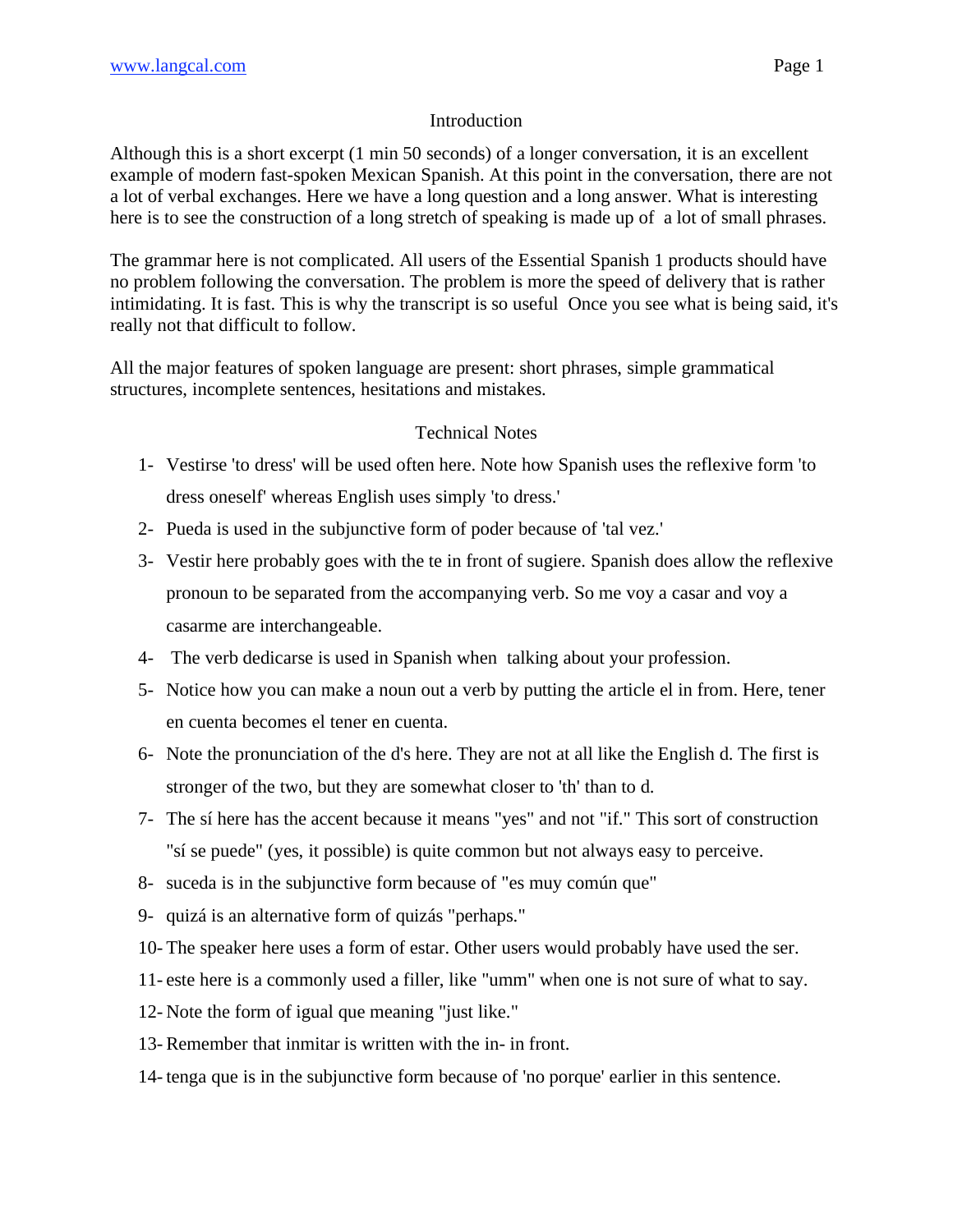## www.langcal.com Page 2

--A veces hay personas de cuarenta, cincuanto años que quieren vestirse<sup>1</sup> como jovencitas de 15 años. Eso tal vez pueda<sup>2</sup> ser aplicable también en los casos de los cabelleros. Tú, ¿cómo lo ves? e...e. ¿hay..hay un criterio en este sentido que la edad te sugiere vestir<sup>3</sup> de tal o cual manera? --Definativamente, Alonso, hay un criterio muy importante, básico, a que nos dedicamos<sup>4</sup> a las recomendaciones en cuestiones de la imagen. Y a la hora de sel..de selec.. de seleccionar tu vestuario, tu corte de cabello, el maquillaje en las damas por supuesto, un criterio básico, y esencial, es el tener<sup>5</sup> en cuenta tu edad,<sup>6</sup> ¿qué edad tienes? para entonces elegir el tipo de ropa, de maquillaje, y de vestuario. Porque entonces sí<sup>7</sup> se puede caer o se cae en el ridículo cuando ya eres mayorcito y quieres vestirte como un jovencito o una jovencita de 15 años. Y es muy común que suceda $^8$  cuando esa señora no tuvo quizá $^9$  una juventud..e..e.cuando.. quizá los padres quizá la situación económica, etc. no le permietieron vestirse como estaba $^{10}$  la moda en su  $\epsilon$ poca..e..e..el quizá..la..la..los, pues no sé, las limitaciones que tuvo no le dejaron, este,  $11$  ser lo que quería ser. Entonces, esta señora después tiene la posibilidad de muchos aspectos de vestirse como quiere, de maquillarse como quiere, de andar como quiere y entonces cae en arreglarse igual que<sup>12</sup> una adolecente y a veces trata de inmitar<sup>13</sup> la forma de arreglo de sus hijas. Entonces es muy importante considerar...considerar la edad. En este caso..e.. es importante signalar que hay moda para todas las edades, es decir no porque una señora de cuarenta, cuarenta cinco o hasta sesenta años tenga<sup>14</sup> que se diga 'yo pues ¿para qué me arreglo? Y yo para mí no va a haber moda.' Hay moda para los bebes, hay tendencias para los jóvenes y hay tendencias para la gente adulta por supuesto, pero como dice el dicho; De la moda lo que te acomoda, para no caer en el juego de la moda, de la mercadotecnica, de la influencia solamente de la publicidad. Ahí es donde entra el saber que te queda, que voy a comprar porque me beneficia.